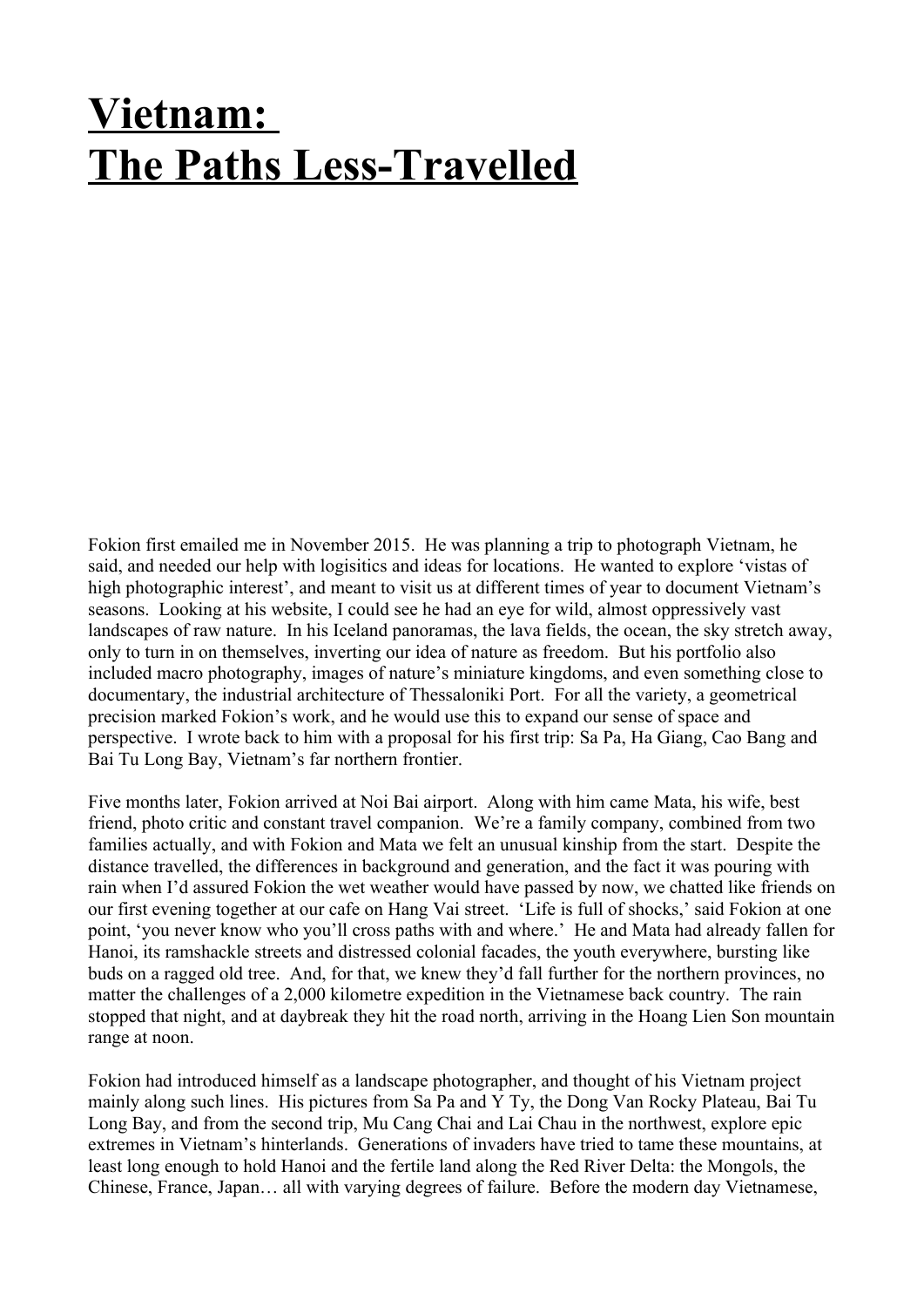only the hill tribes had kept a toehold on these wild slopes, for unknown centuries migrating between high land and low, moving freely across the region. This is why Ho Chi Minh hid out and built his rebellion in rugged Cao Bang province, and why General Vo Nguyen Giap knew he could destroy imperial France even at heavily-defended Dien Bien Phu: whoever mobilized the hill tribes in this wilderness would win.

Today, national roads connect these remote outposts, but the H'mong, Dzao, Thai and other groups continue to live in the wooden stilt houses or bungalows of a century ago. Phone lines criss-cross the countryside, most families have at least a motorbike for transport, and yet the buffalo still reigns among farming technology. In Fokion's images, we often sense the precariousness of human life at this threshold of nature. A farmer's shack teeters at the edge of a flooded rice terrace, the water a shattered window onto endless sky. Luminous green paddies wash across another image; adrift amidst the colour, wooden stilt houses like boats in a storm. In a H'mong plantation, the pitiless Vietnamese sun blazes down, farmers minuscule under a flimsy net canopy. More often, though, his pictures give us nature in its purest state: the charred volcanic mountainsides of Ha Giang; a cataract in Hoang Su Phi, pounding eternally over rock face; an immense river cave in Ba Be, scooped out of limestone over untold millenia. As with Ansel Adams' landscapes of the national parks of America, we marvel at our insignificance. Nature ruled before us; it still rules; long after we're gone, it will outlast us.

Over two trips in the north, in spring and autumn 2016, Fokion covered some 6,000 kilometres of road, track and trail. When the trail ended, he and his guide Colm clambered over rocks and into forest, often finding themselves amidst a different kind of epic. Deep in the jungle, foliage sprouts wildly, leaves, fronds, vines and trees surging with abandon, ruled only by hunger for water and light. Fokion abandons the point of focus in these images, upending our fragile sense of human perspective. Lost in the forest, we smell the damp leaves, hear the whine of the cicadas, feel the vines tighten around our ankles. Months after I first saw these pictures, I encountered Nguyen Gia Tri's astonishing lacquer painting in Hanoi's Museum of Fine Arts, across which dense vegetation also sprouts and stretches, as if about to spring from the picture. The two visions entangle each other across a century of art, history and technological change.

For all its natural wonders and startling geographical diversity, Vietnam is a country of people, nearly 100 million of them. As perspective, consider that this is tenfold the population of Fokion's homeland Greece, although Vietnam is only two times the size. Visitors gawp at the traffic in Hanoi and Ho Chi Minh City, the floods of motorbikes inundating the streets during waking hours, apparently heedless of any internationally-accepted conventions of road rule. And the pavements overspilling with traders of all sorts: shoe-cleaners, key-cutters, tea-vendors, as well as entire restaurants, the kitchen a couple of gas rings amid a collection of pots, the clientele seated all around at plastic tables and chairs, chosen not just for their cheapness but also their portability when the local police drop by to enforce fanciful laws against public clutter. Fokion's street photography from Hanoi captures this barely-managed mayhem subtly, with less attention to the people themselves than their constant motion: the headlight traces of traffic around the Opera House and Long Bien Market; the blurred figures of Old Quarter pedestrians in an evening downpour.

Hanoi and Ho Chi Minh City may dizzy us with human chaos, but the majority of Vietnamese live in the countryside, so it was natural that, once on the road, Fokion would turn his lens to the people. He'd arrived with only landscapes in mind, but almost from the outset of the first trip, he found himself capturing portraits of locals and their daily lives. To my eye, these are among the most impressive pictures from all of his work in Vietnam. Many photographers romanticize or exoticize the hill tribes, the colourful costumes and hand-crafted jewellery worn in pictures like garments in a fashion shoot, their eyes photoshopped to glitter with preternatural wisdom. It's a digital take on the old cliche of the noble savage, orientalism edited in Lightroom. But Fokion's portraits of